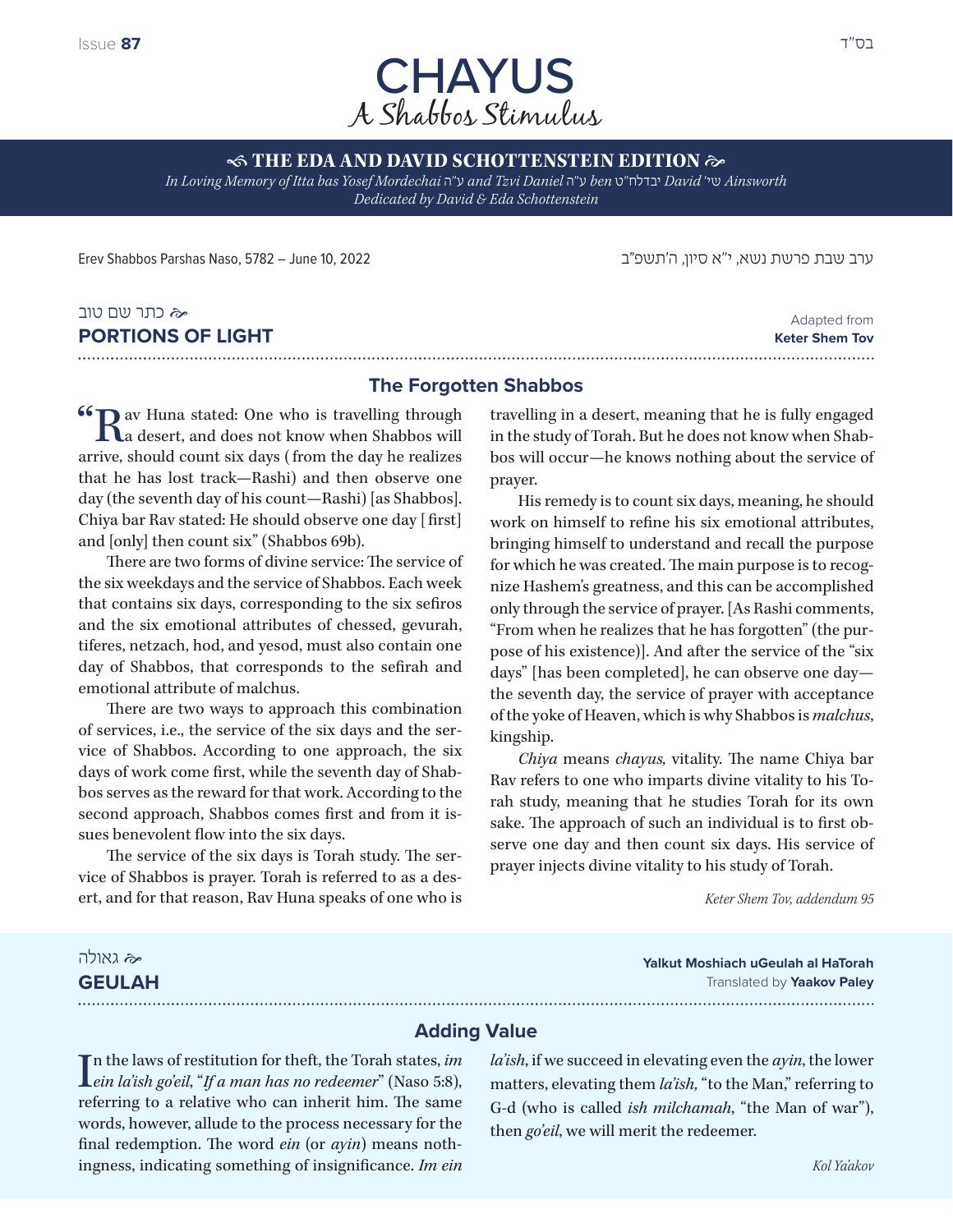By: **ProjectLikkuteiSichos.org** Adapted from the works of the **Lubavitcher Rebbe**

## **Types of Nazarites**

**The Context:** The Torah describes two forms of the nazarite vow: 1) A person who takes a nazarite vow for a specific duration (minimum of thirty days) may not cut his hair, consume grape products, or become ritually impure through contact with a corpse. 2) A person who takes a nazarite vow for life may cut his hair every twelve months (*Bamidbar* 6:3 *ff*).

A third category of nazirite appears in the narrative of Shimshon: An angel appeared to his mother and told her "you are going to conceive and bear a son," and then instructed her, "a razor shall not come upon his head, for the boy is to be a nazirite to G-d from the womb on" (*Shoftim* 13:5). Shimshon, however, was permitted to become ritually impure through contact with a corpse.

The tractate of *Nazir* concludes with the following Mishnah concerning Shimshon's unique nazarite status:

*"Shmuel was a nazarite, in accordance with the statement of Rabbi Nehorai, as it says [when Chanah, his mother, prayed for a son, she vowed]: 'And no morah shall come upon his head.' (Shmuel I 1:11). It says regarding Shimshon: 'A morah [razor] {shall not come upon his head},' and it says: 'A morah,' regarding Shmuel. Just as the term 'morah' stated regarding Shimshon means that he was a nazarite, so too the term 'morah' that is stated regarding Shmuel indicates that he was a nazarite"* (*Nazir* 66a).

Rabbi Yossi disagrees with Rabbi Nehorai and maintains that we cannot deduce Shmuel's nazarite status from Shimshon.

**The Questions:** Rambam rules that Shmuel was a fullfledged *nazir* for life (*Hilchos Nezirus* 3:16). This means that Shmuel's nazarite status was more complete than Shimshon's status, as Shimshon was allowed to contract corpse impurity but Shmuel was not. If Shmuel's nazarite status is derived from Shimshon's status, as Rabbi Nehorai explains, how can he be bound by a more complete nazarite vow than Shimshon?

*Radak* asks a more foundational question: How can Shmuel assume nazarite status without taking his own vow? A mother's vow cannot confer nazarite status to an unborn child.

The same question can be asked regarding Shimshon: How can an angel's instruction confer nazarite status to a human being? The essence of the nazarite law is that the person's own speech creates the nazarite status.

**The Explanation:** A *Beis Din* can convert a gentile child

in infancy if they appraise the situation and believe it is appropriate ( for example, if a gentile father is converting along with his child). The conversion is contingent on the child's choice when they reach adulthood: If they continue to act like a Jew, it retroactively confirms the conversion. If they actively object to the conversion, it is annulled (see *Kesubos* 11a).

The mechanism of this conversion is that the child is not actually endowed with Jewish status as a child. They merely underwent the practices of the conversion process. Once they consciously accept the conversion as an adult, the conversion process they underwent as a child is imbued with intention and is therefore retroactively valid.

The same logic can be applied to Shimshon and Shmuel's nazarite status: The angel's instruction and Chana's vow did not create a binding nazarite vow for either Shimshon or Shmuel. But it did obligate the conduct of a nazarite throughout childhood. When they reached adulthood and did not object, they retroactively confirmed their nazarite status.

Thus, Rabbi Nehorai's textual proof did not attempt to apply Shimshon's nazarite standards to Shmuel, but rather, to equate the method by which they became a nazarite: Just as Shimshon grew up observing certain nazarite practices and confirmed them as an adult, so, too, Shmuel confirmed his childhood nazarite practices as an adult. Shimshon and Shmuel were not the same **type** of *nazir*; they became *nezirim* through the **same process** of confirmation of earlier behavior.

**The Talmud's Conclusion:** Based on the above, we can appreciate the thematic coherence of the Talmud's commentary to this final Mishnah, which concludes tractate *Nazir*. The Talmud says:

*"Rabbi Yossi says: The one who answers amen is greater than the one who recites the blessing. Rabbi Nehorai said to him: By Heavens, it is so. Know that this is true, as the military assistants [gulyarim] initiate the war, and the mighty follow them and prevail."*

What relevance does this discussion have to the Mishnah?

Essentially, Rabbi Nehorai and Rabbi Yossi disagree whether a subsequent confirmation of an earlier act, merely strengthens the act, or actually transforms the act and elevates it into a new status.

Rabbi Nehorai maintains that Shimshon and Shmuel's confirmation of their *nezirus* as adults, transformed mere nazarite **behavior** into actual nazarite **status**.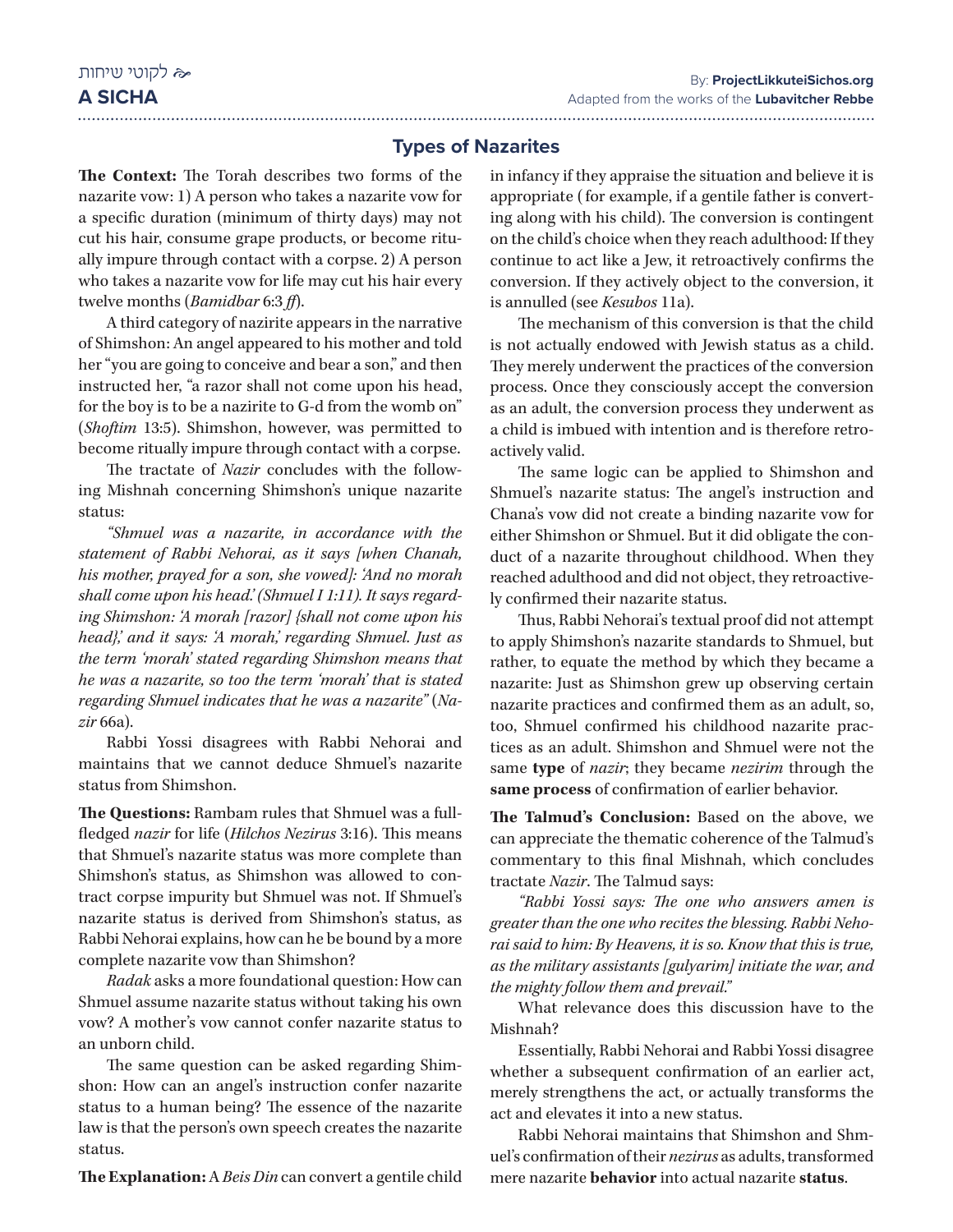But Rabbi Yossi disagrees: Only Shimshon could be considered a nazirite, because his subsequent confirmation of his earlier behavior did not transform him into a full-fledged nazirite, but rather into some form of a hybrid nazirite—he was forbidden from cutting his hair and consuming grape products while being permitted to come into contact with a corpse. Thus, his confirmation strengthened his earlier behavior, but it did not transform this behavior into his attaining a new status. Shmuel, however, could not become a complete nazairite by his subsequent confirmation, because Rabbi Yossi maintains that a subsequent confirmation does not have that power.

The same applies to the answering of amen to a blessing: Amen is a declaration confirming the content of the blessing. According to Rabbi Yossi, "The one who answers amen is greater than the one who recites the blessing." "Greater" implies an increase in kind; the person who confirms the blessing increases and amplifies the message of the blessing. But Rabbi Nehorai goes further: "The military assistants [*gulyarim*] initiate the war and the mighty follow them and prevail." The mighty soldiers who prevail accomplish something qualitatively different than the assistants who initiate the conflict. So, too, the one who makes the blessing merely begins the battle, while the person who answers amen accomplishes the victory itself.

Following this discussion, the tractate concludes with this teaching:

"Students of [Torah] scholars increase peace in the world…." In talmudic usage, "scholars" refers to teachers of Mishnah while "students of scholars" refers to talmudic sages who expand the Mishnah's discussion. A person only familiar with the concise statements of a Mishnah cannot issue legal rulings, for the Mishnah does not spell out the deeper rationale of the law provided by talmudic discourse. Thus, the statement "Students of [Torah] scholars increase peace in the world" continues the same theme of Rabbi Nehorai in the Mishnah and the discussion about answering amen: The students of Talmud who follow, continue, and confirm the earlier teachings of Mishnah are the ones who dramatically change the world.

**The Deeper Dimension:** A nazirite, who voluntarily increases his spiritual responsibilities, represents an increase of Divine light within the strictures of the natural world. This is similar to responding amen, for a blessing is a disclosure of Divine light from Above, and amen is a confirmation that draws this light down into this world.

Rabbi Nehorai, whose name is Aramaic for "light," is sensitive to the transformational power of a lower entity (transforming a profane language [Aramaic] into a vehicle for light). Thus, he maintains that answering amen, which is merely drawing down Divine awareness into a lower reality, is infinitely greater than the blessing which reveals Divine light Above. This will become manifest in the Messianic Era, when the deepest Divine truths (blessings) will be plainly evident within the lowest physical reality (responding amen).

*Likkutei Sichot vol. 18, p. 63ff*

#### סיפור חסידי By **Yanki Tauber ONCE UPON A CHASID** Published and copyrighted by **Kehot Publication Society**

### **"My Lubavitch"**

*Moses took the wagons and the oxen and gave them to the Levites… according to their workload… But to the Kehos family he did not give any; for their's was [the most] holy work, they bore it on their shoulders…*(Naso 7:6-9)

Every year, Reb Shlomo 'the Yellow', the melamed<br>
of Nevel, would walk to Lubavitch to spend the<br>
Single field in the Lubberth Published Simchat Torah festival with his rebbe, Rabbi Sholom DovBer. Even in his later years when his strength had failed him, he refused to climb onto a wagon for even a minute; every step of the way was taken on his own two feet. "In my Lubavitch," Reb Shlomo maintained, "no horse will take part."

He once said: "There will come a time when I shall stand before the heavenly court. What will I have to show for myself ? What have I done with the years which have been granted me? We both know that the life of Reb Shlomo the melamed leaves much to be desired.

"But there is one thing that no one can take from me. My Lubavitch. Every year I came to the Rebbe. But imagine that when I present my Lubavitch before the heavenly court, along comes a horse claiming partnership; it was he, after all, who schlepped me to Lubavitch. The truth is, I can probably win my case against the horse, but I have no desire to have it out with a horse over my trips to the Rebbe. No horse will be involved in my Lubavitch!"